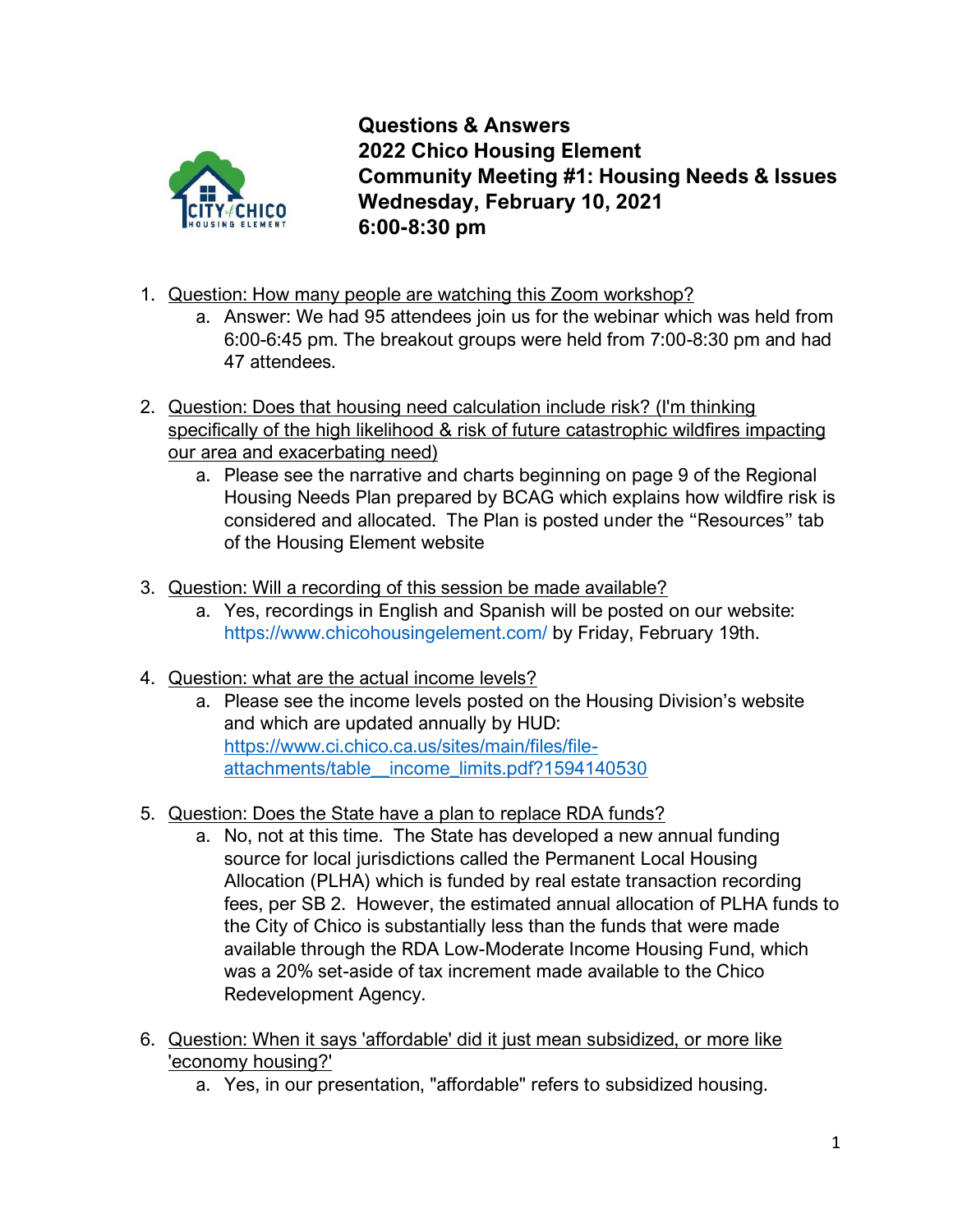- 7. Question: How does the Butte county decrease figure into the Chico increase. Is the net reduction in Butte county offset by growth in Chico?
	- a. They are related, yet separate. The Chico increase is primarily attributable to those who were displaced by the Camp Fire and relocated, either temporarily or permanently, to Chico. The Butte County decrease is primarily related to those who were displaced by the Camp Fire, and then the North Complex Fire, and relocated outside of the County (not in Chico).
- 8. Question: Where does transitional housing fall in the housing needs plan? Or does it?
	- a. Transitional Housing is by definition not permanent housing, and therefore is not addressed in the Regional Housing Needs Allocation Plan.
- 9. Question: How does college rentals affect Chico's ownership % and age compared to state averages?
	- a. The student population which resides in Chico (both CSU, Chico and Butte College) affects the median age and percentage of those who are homeowners vs. renters.
- 10.Question: How is "student housing" counted? Are the University-owned housing units included as rental units or are they considered something else? Are they treated as subsidized housing? Are they counted?
	- a. Student housing that is owned and operated by the University is not counted or considered as subsidized housing in the Housing Element, as it is only available to students attending the University, and not the general population. A significant portion of the private rental market in Chico is housing that is targeted to students, with many of these units located close to the campus on the west edge of the City. Some of these properties, especially the older ones, do have subsidies, but many do not.
- 11.Question: How much is in the Affordable Housing Fund? How much can be expected to be replaced in it when the loans are paid back? How many of the loans were deferred or forgiven?
	- a. The receivables for the Affordable Housing Fund as of June 30, 2020 are \$53,542,766. All loans are deferred, and large loans made for multi-family developments, in some instances, generate annual repayments of a portion of the interest due. On an annual basis, actual cash repayments from these loans and mortgage subsidy loan payoffs are an average of \$791,000.
- 12. Question: How did you get the actual rent figures? Survey?
	- a. The source of the data on Slide 27 is the REIS Market Report for November 2020.